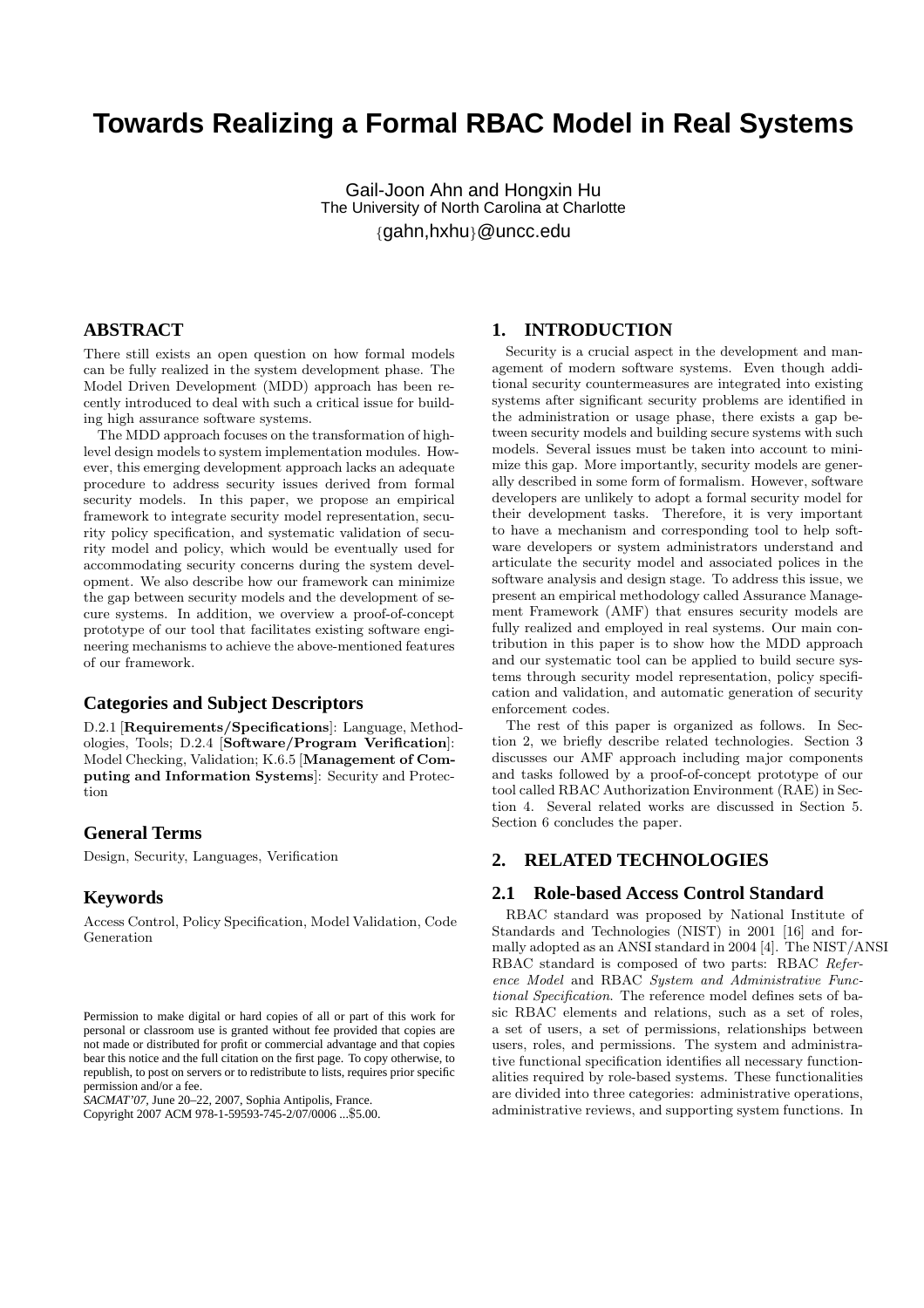addition, the NIST/ANSI RBAC standard has four components: Core RBAC, Hierarchical RBAC, Static Separation of Duty (SSD) Relations, and Dynamic Separation of Duty (DSD) Relations. In this paper, we adopt this standard model as a basis for security model and model representation.

# **2.2 Unified Modeling Language and Object Constraint Language**

Unified Modeling Language (UML) [21] is a general-purpose visual modeling language in which we can specify, visualize, and document the artifacts of software systems. It captures decisions and understanding about systems that must be constructed. UML has become a standard modeling language in the field of software engineering. UML defines notions for building many diagrams, such as use case diagram, class diagram, collaboration diagram and so on, to depict a particular view of a system. In this paper, we focus on the class diagram and object diagram of UML. A class diagram depicts a structural view of information in a system. Classes are defined in terms of their attributes and relationships. The relationships include association, generalization/specialization, and aggregation of classes. An object diagram is an instance of a class diagram. It shows the system states as a collection of objects at a particular point in time. In this paper, we concentrate on class and object diagrams for representing RBAC model and system configuration, respectively.

The semi-formal semantics of UML has ambiguity and inconsistency issues [17]. Object Constraint Language (OCL) is a constraint expression language that enables us to describe constraints and expressions for UML-based models. OCL constraints typically specify restrictions that state conditions for all instances of the classes. In this paper, we adopt OCL to specify RBAC policies. OCL offers a number of advantages over the use of UML diagrams for modeling a software system. First, OCL expressions make the definition of UML graphical models more consistent and precise. Second, OCL has a formal semantic based on mathematical set theory and predicate logic. Thus, it is possible to check OCL expressions to ensure whether the expressions are correct and consistent with other elements of the model. Third, UML diagrams and OCL expressions can be integrated to support system development. As pointed out in [32], the OCL can be regarded as a key ingredient of UML-based model representation.

# **2.3 Role-based Constraints Language 2000**

Role-based Constraints Language 2000 (RCL2000) [5] is a formal specification language for RBAC policies and helps identify useful role-based authorization constraints such as prohibition, obligation and cardinality constraints. The users of RCL2000 are security policy designers who understand organizational objectives and articulate security policies to support these objectives. RCL2000 also provides  $n$ -ary expressions and more flexibility in expressing access control constraints [19].

RCL2000 has six entity sets called users (U), roles (R), permissions (P), sessions (S), objects (OBJ) and operations (OP). Additional elements used in RCL2000 are three conflicting sets CR, CP and CU. CR is defined as a collection of conflicting role sets; CP is denoted as a collection of conflicting permission sets; and CU is a collection of conflicting user

sets. RCL2000 supports six RBAC system functions user, roles, sessions, permissions, operations and object. Also, RCL2000 defines two nondeterministic functions, OE (one element) and AO (all other). The OE(X) function allows us to get one element form set X, and AO(X) is used to get a set by taking out one element. In addition, RCL2000 successfully demonstrated its capability to articulate most separation of duty properties [5]. In this paper, RCL2000 expressions are also used to specify formal authorization policies derived from the NIST/ANSI RBAC standard.

# **3. ASSURANCE MANAGEMENT FRAME-WORK (AMF)**

In this section, we propose an empirical assurance management framework (AMF) that is designed for the representation of security model, the specification of security policy, and the validation of both the security model and security policy. The AMF framework consists of four tasks as follows:

- 1. Model representation. The representation of security model should enable software engineers to integrate security aspects into the application without knowing all details of a security model. In this regard, a well-designed visual representation can be considered as a powerful means to represent the security model in an intuitive fashion. Since UML is a general-purpose visual modeling language and widely used in modeling software systems as a de facto standard, our AMF facilitates UML features to represent the security model. Furthermore, changes and evolutions in modeling security models should be considered as well.
- 2. Policy specification. Security policies are an important means for laying out high level security rules for organizations to avoid unauthorized access. A considerable amount of work has been carried out in the area of specifying security policies. The policy specification languages can be classified into three categories: formal logic-based language, high-level language and visual specification language. Formal logic-based languages are precise and analyzable and can be used by policy designer to create complicated and fine-grained security polices. However, it is relatively hard for ordinary system developers to understand and to apply them in developing secure systems. High-level languages are readable and understandable to both policy designers and system developers but it is not suitable for analyzing security policies. Visual specification approaches are intuitive and easy to use while it is difficult to specify complex polices. The formal logicbased policy specification and visual policy specification should be translated into high-level policy specification in practical system development process so that security policies can be integrated into system design by system developers. Obviously, we need a supporting tool to achieve such functionalities.
- 3. Model and policy validation. It is necessary to check the consistency and validity of security models and policies before actual implementation commences. In the AMF framework, we validate a security model by producing a set of system states as snapshots and checking these states against the security policies. These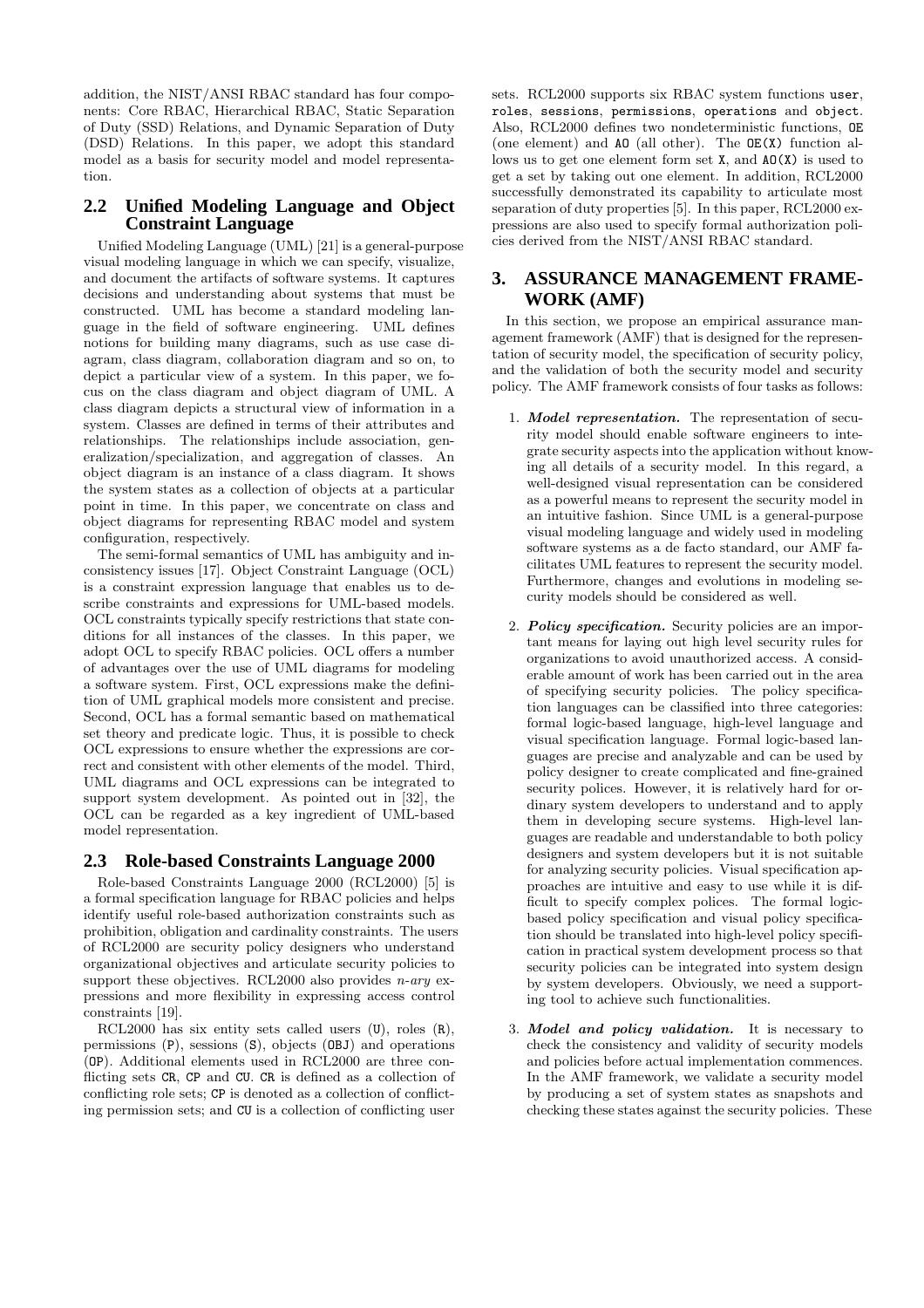

Figure 1: Realizing RBAC model and authorization constraints in AMF.

system states can be obtained by instantiating the security model and policies. For example, in the context of UML, an object model is an instance of the class model including objects and links and is also considered as a system state.

4. Conflict detection and resolution. The crucial aspect of a policy specification is to ensure that a policy is not conflicted with other existing policies. The validation approach should be used to detect the conflicts between security policies. Since it is not possible to generate all system states, there is no guarantee to detect all conflicts of policies. Therefore, conflict resolution mechanism is required for resolving the identified conflicts systematically  $<sup>1</sup>$ .</sup>

For building a secure system based on a particular access control model, it is very important to have a system-oriented representation of the access control model for software engineers. Since UML is the standard language in modeling community, the usage of UML for the representation of security models is an attractive aim [29]. Therefore, our framework supports the representation of a formal RBAC model using UML. The constraints in RBAC have been considered as one of the important components that enforce the principal motivation of RBAC models [18]. Our framework specifies RCL2000-based authorization constraints. RCL2000 as a formal specification language is powerful to specify complicated constraints. In order to make RCL2000 expressions more meaningful to ordinary system developers, our framework translates RCL2000-based constraints into OCL specifications. Then UML-based modeling and OCL specifications are facilitated to automatically generate system modules, called RBAC enforcement codes which can be deployed in a real system implementation to support RBAC features.

As we discussed above, formal access control model and constraints are mapped to system-oriented system design, which involves representing the RBAC standard model and RCL2000-based authorization constraints with UML dia-

grams and OCL expressions. Then we validate the RBAC model and constraints to detect and resolve conflicts in system design as illustrated in Figure 1. We now demonstrate how an existing RBAC model can be realized in system development through the realization steps in Figure 1, identifying specific mechanisms for each AMF task.

# **3.1 Model Representation**

We adopt the NIST/ANSI RBAC standard as a basis model since it includes most of well-recognized RBAC features [28, 15] and has been widely cited in information assurance community. The standard defines three models: Core RBAC, Hierarchical RBAC and Constrained RBAC. The Constrained RBAC in the standard adds separation of duty relations. However, there are two limitations in the Constrained RBAC model. First, the SD constraints in the standard are applied only to the activation of roles without considering other components in RBAC model. Second, the standard defines SSD relations with respect to user-role assignments over pairs of roles and DSD relations with the aspect of role activation in a user's session. These two constraints in the standard mainly reflect the simplest separation of duty properties. More fine-grained constraints cannot be defined adequately. Thus special constraint specification languages should be used to provide much richer expression for RBAC constraints. To reduce these limitations, we extend the Constrained RBAC to consider all aspects of rolebased constraints and specify separation of duty constraints using RCL2000, which can express a variety of separation of duty properties.

Figure 2 shows a UML class diagram which depicts a complete representation of the NIST/ANSI RBAC model including Core RBAC, Hierarchical RBAC and Constrained RBAC. The representation can be decomposed to partially support Core RBAC or different compositions of three reference models. It contains classes, relationships between classes, and cardinalities in relationships. The basic entities are user, role, permission, and session classes. The permission class is represented as a composition of operation and object classes. The role hierarchy relationship is reflected in role class as a recursive relationship. The standard RBAC model only supports two separation of duty relations: SSD and DSD relations. As discussed above, constraints should be applied to all RBAC entities. Thus, in our model representation, we introduce two components such as SCR (Static Conflicting Roles) and DCR (Dynamic Conflicting Roles) that support SSD and DSD relations in the standard. Four new components SCP, DCP, SCU and DCU are created to support constraints in other RBAC entities such as permissions and users. These six components have dependency relationships with corresponding RBAC components in UML class diagram and are utilized by constraint expressions to identify more fine-grained SD constraints. The notations of those six components are derived from RCL2000 $^2$ .

The functional specification in the standard defines various functions that role-based systems should provide. Since

 $^{1}\mathrm{Our}$  validation approach only checks the current system state as a snapshot (object model) against security constraints. In other words, the constraints are evaluated and enforced whenever the system configuration is changed. At the moment, we are not considering state transitions.

<sup>2</sup>RCL2000 defines three collections, CR, CP and CU, for the sets of conflicting roles, permissions, users respectively. The static separation of duty constraints and the dynamic separation of duty constraints employ separate conflicting element sets, thus we extended CR to SCR and DCR, CP to SCP and DCP, and CU to SCU and DCU, to support SSD constraints and DSD constraints separately.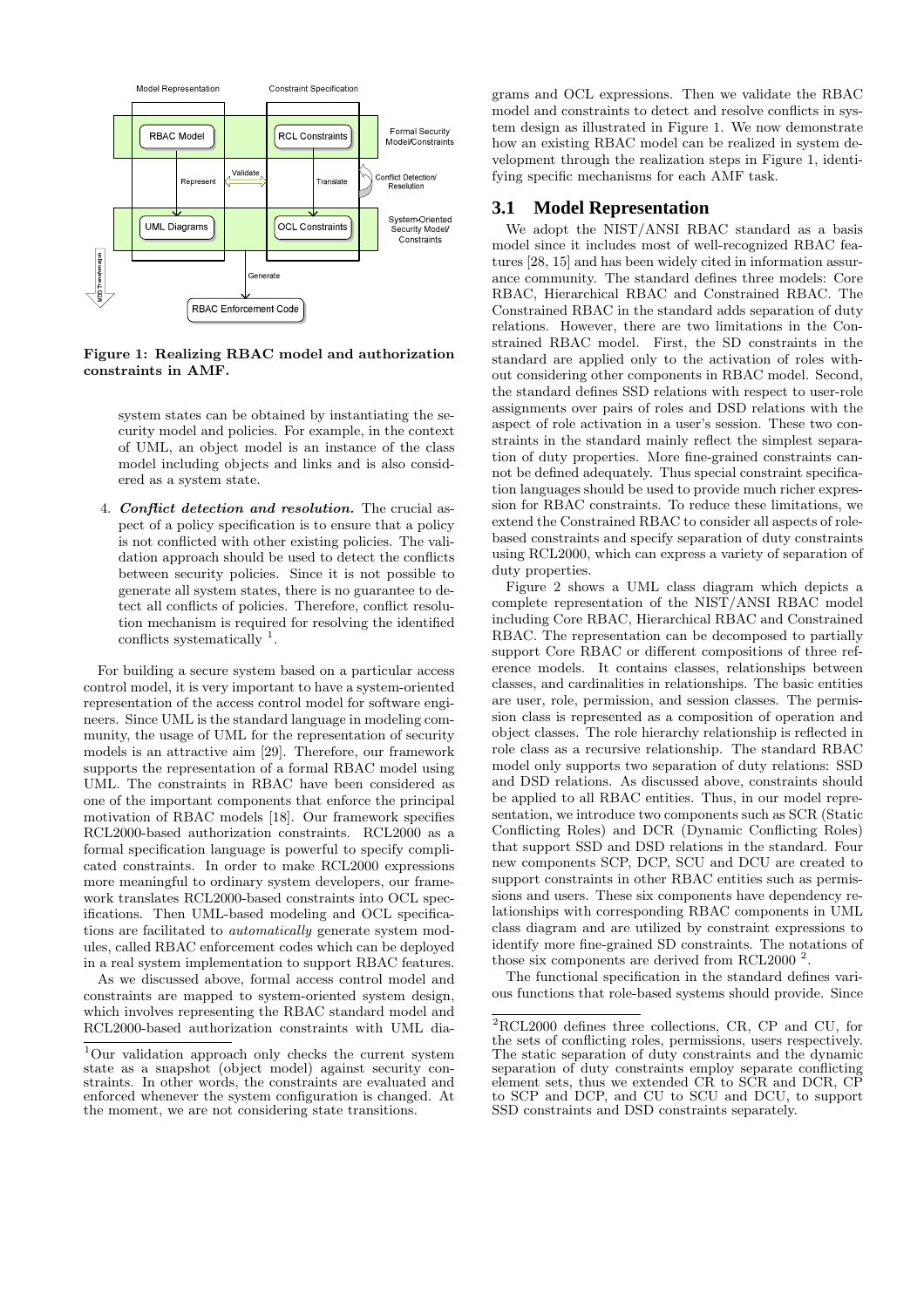

Figure 2: RBAC model representation in UML class diagram.

we use an object-oriented approach to express these functionalities of the standard, some subtle changes must be conducted in the definition of each function. For example, the RBAC standard defines two functions, AddInheritance and AddAscendant, to support building a new role inheritance relationship in role hierarchy. The standard explains AddInheritance is used to establish a new immediate inheritance relationship between two existing roles and AddAscendant is used to create a new role and to add this new roles as an immediate ascendant of an existing role. In object-oriented system design, every function is attached to a class. Therefore, the function AddInheritance cannot be used as a single class (role class in our model representation). On the other hand, since CreateRole function can be implicitly derived from role class in the UML class diagram at the implementation stage, AddAscendant may not include the operation for creating a new role. In our model representation, we define a function named AddSenior which adds an immediate senior role object to current role object instead of adopting two functions proposed in the standard. For role hierarchy, we also add two review functions AllSeniors and AllJuniors to query all seniors and juniors of a role object, because these two functions can frequently be called by many other functions, as well as by constraints in the presence of role hierarchy. Similarly, several review functions related to role hierarchy are added into our model representation. For example, two review functions, AuthorizedRoles and AuthorizedUsers, for a permission to find a set of roles that authorize the given permission and to get a set of users that can authorize the given permission through their roles, respectively. For brevity, we elaborate a few typical functional definitions of three components in the standard and corresponding OCL-based definitions.

#### 1. Functional definition of Core RBAC

Administrative commands: These commands are for the creation and maintenance of RBAC element sets and relations by administrators. The functions for adding and deleting an element such as AddRole and DeleteRole can be created from UML class diagrams in the implementation step. A command specification for AssignUser is defined as  $f_0$ llow

context Role::AssignUser(u:User) pre : self.user->excludes(u) post: self.user->includes(u)

Review functions: These functions are for administrators to query RBAC element sets and relations. Query operations do not change the system states and they return a value or a set of values. In OCL, they are defined as a body expression. The following OCL definition supports a review function UserPermissions:

context User::UserPermissions():Set(Permission) body: self.role.permission->asSet()

Supporting system functions: The functions are applied to create and maintain RBAC dynamic properties with regard to users' sessions and access control decisions. CheckAccess checks whether an operation on an object is allowed to be performed in a particular session. OCL representation for this function is defined as follows: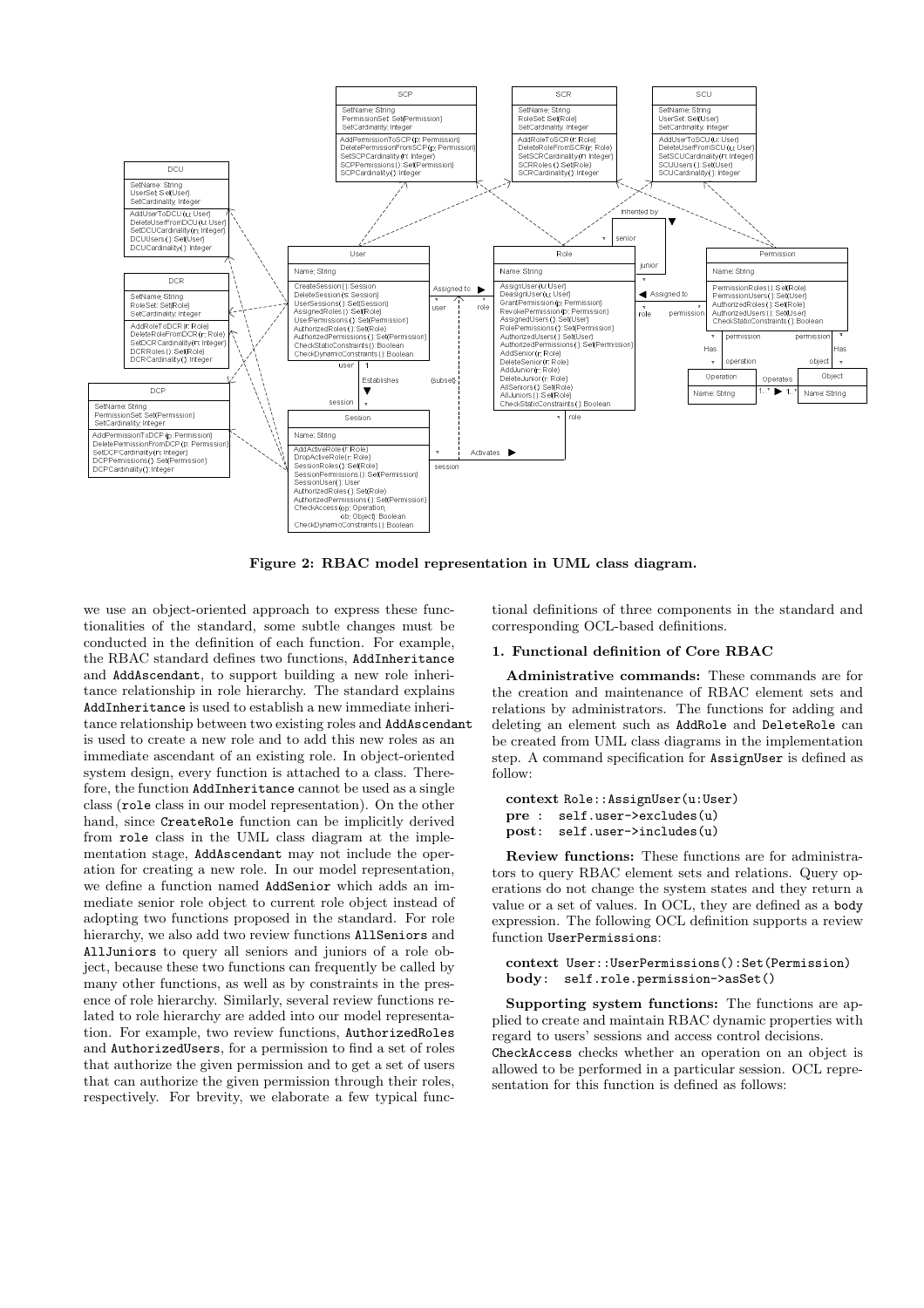context Session::CheckAccess(op:Operation, ob:Object):Boolean

```
pre : true
```

```
post: self.SessionRoles()->exists(r|r.permission
       ->exits(p|p.operation->includes(op)
        and p.object->includes(ob)))
```
#### 2. Functional definition of Hierarchical RBAC

As illustrated in Figure 2, we have four major functions such as AddSenior, DeleteSenior, AddJunior and DeleteJunior. These functions are used for administrators to maintain inheritance relationships among roles. We define two new review functions AllSeniors and AllJuniors for role hierarchy. The following definition is for AllSeniors:

```
context Role::AllSeniors():Set(Role)
body: self.senior->union(self.senior
       ->collect(r|r.AllSeniors()))->asSet()
```
## 3. Functional definition of Constrained RBAC

In our approach, the definitions related to constraint expressions are incorporated with corresponding components in UML-based model representation. We introduce two new system functions CheckStaticConstraints and CheckDynamicConstraints for RBAC model to enforce constraint expressions and to check conflicts. The functions for constraint checking can be used by other related functions in RBAC model as well<sup>3</sup>. The following definition is for AssignUser function.

```
context Role::AssignUser(u:User)
pre : self.user->excludes(u)
post: self.user->includes(u) and
       if (not self.CheckStaticConstraints()) or
          (not u.CheckStaticConstraints())
       then
         self.user->excludes(u)
       endif
```
In AssignUser, the assignment operation can affect the status of two objects, user and role objects. Hence, the static constraints for user and role classes should be enforced at the same time to prevent possible conflicts resulted from the assignment operation.

# **3.2 RBAC Constraint Specification**

In NIST/ANSI RBAC standard, SSD constraints are defined with two arguments: a role set rs that includes two or more roles, and a natural number  $n$ , called the cardinality, with the property that  $2 \leq n \leq |rs|$  which means a user can be assigned to fewer than  $n$  roles from role set rs. The similar definition is used in DSD constraints with respect to the activation of roles in sessions. The definition of constraints in the standard has limitations. To overcome such obstacles for considering other components in RBAC, we use RCL2000 that defines three sets, CR, CP and CU, as the collections for conflicting role sets, conflicting permission sets and conflicting user sets, respectively. Each conflicting set can include two or more elements. However, there is no

Input: RCL2000 expression; Output: OCL expression; Let Simple-OE term be either OE(set), or OE(function(element)), where set is an element of {U, R, OP, OBJ, P, S, SCR, DCR, SCP, DCP, SCU, DCU, scr, dcr, scp, dcp, scu, dcu} and function is an element of {user, roles, roles<sup>\*</sup>, sessions, permissions, permissions<sup>∗</sup> , operations, object} 1. AO elimination Replace all occurrences of  $\texttt{AO}(expr)$  with  $(expr-\texttt{OE}(expr));$ 2. OE elimination While There exists Simple-OE term in RCL2000 expression case (1) Simple-OE term is OE(set) choose set term; call set\_reduction procedure; case (2) Simple-OE term is OE(function(element)) choose function(element) term; call reg function reduction procedure; End Procedure set\_reduction case (1) set is U put u:User=User.allInstances->any(true) to top of existing quantifier(s); replace all occurrences of OE(U) with u; case  $(2)$  set is R put r:Role=Role.allInstances->any(true) to top of existing quantifier(s); replace all occurrences of  $OE(R)$  with r; ....... a End Procedure reg\_function\_reduction case (1) function(element) term is  $user(r)$ put u1:User=r.user->any(true) to top of existing quanti $fier(s)$ : replace all occurrences of  $OE(user(r))$  with  $u1$ ; case  $(2)$  function(element) term is roles(u) put r1:Role=u.role->any(true) to top of existing quantifier(s); replace all occurrences of OE(roles(u)) with r1; ....... End 3. System Functions elimination While There exists function(element) term in RCL 2000 expression choose function(element) term; call sys function reduction procedure; End Procedure sys function reduction case (1) function(element) term is user(element) replace all occurrences of user(element) with element.user;  $(2)$  function(element) term is roles(element) replace all occurrences of roles(element) with element.role; ....... End 4. Operators elimination replace all occurrences of set1 ∈ set2 with set2->include(set1); replace all occurrences of set1 ∩ set2 with set1->intersection(set2); replace all occurrences of set1 ∪ set2 with set1->union(set2); replace all occurrences of |set| with set->size(); replace all occurrences of  $\Rightarrow$  with implies: replace all occurrences of ∧ with and; replace all occurrences of  $\neq$  with  $\Leftrightarrow ;$ replace all occurrences of  $\leq$  with  $\leq$ ;<br>replace all occurrences of  $\geq$  with  $\geq$ =; replace all occurrences of  $\overline{\emptyset}$  with  $\{\}\$ <sup>a</sup>Due to the page limit, we omitted the detailed procedures for OE elimination and system function elimination.

Figure 3: Translation algorithm

<sup>3</sup>For example, AssignUser and GrantPermission utilize CheckStaticConstraints to check the static assignment relations, and CreateSession and AddActiveRole employ CheckDynamicConstraints to check dynamic attributes related to sessions.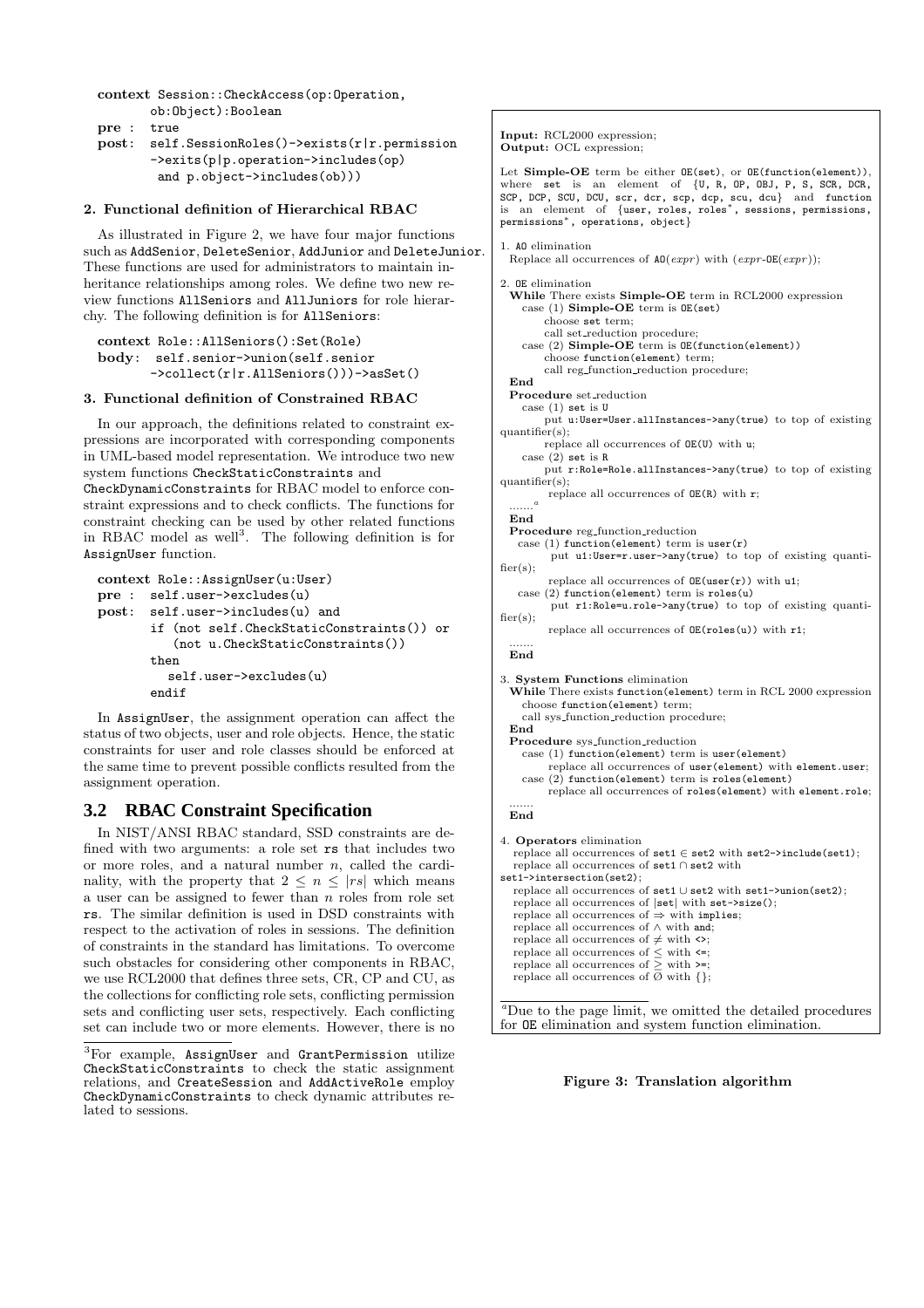

Figure 4: Validation of RBAC model and constraints

notation for the cardinality attribute in conflicting sets itself. Normally, we can regard the cardinality number  $n$  in RCL2000 always equals to two for each conflicting set.

Policy designers can employ RCL2000 to specify complex authorization policies to meet high-level security requirements along with the NIST/ANSI RBAC standard. In our framework, the next important step is that RCL2000 policy specifications need to be realized in UML-based RBAC representation which, in turn, we need to translate RCL2000 expressions to OCL expressions. In the previous section, we have defined several review functions. Using such definitions, roles<sup>∗</sup> and permissions<sup>∗</sup> function can be translated. For example, roles<sup>∗</sup> (u) and permission<sup>∗</sup> (r) are converted to AuthorizedRoles(u) and AuthorizedPermissions(r). Each term in RCL2000 is converted to corresponding OCL operator or function. For example, operators like  $\neq, \leq, \geq,$ ⇒, and ∧ are replaced by <>, <=, >=, implies, and and operation correspondingly. The detailed translation algorithm is described in Figure 3.

Given a complicated constraint expression in [5] such that conflicting roles in the conflicting role set cannot be assigned to multiple conflicting users who are members of mutually exclusive roles, the translation algorithm generates an equivalent OCL expression as follows. This specific SD propriety is useful in a practical application system because it is necessary to prevent conflicting users such as family members from committing fraud.

#### RCL2000 Expression:

```
| \text{roles}^*(\text{OE}(U)) \cap \text{GS}(\text{OE}(SCR)) | \leq \text{GC}(\text{OE}(SCR))
```
 $\wedge$  | user(GS(OE(SCR)))  $\cap$  GS(OE(SCU)) | $\leq$  GC(OE(SCU))

#### Translated OCL Expression:

```
context User
inv: let
      scr:SCR = SCR.allInstances()->any(true)
    let
      scu:SCU = SCU.allInstances()->any(true)
    in
      self.AuthorizedRoles()->intersection(scr.
        roleset)->size()<=scr.cardinality
      and
      scr.roleset.allInstances()->select(r|r.
        user->intersection(scu.userset)->size()
        <=scu.cardinality)
```
In this paper, we mainly focus on separation of duty constraints. Other types of constraints can be defined in OCL as well [6, 30]. Obviously, such OCL expressions can be produced from RCL2000 expressions using this translation algorithm.



Figure 5: Conflict checking for SOD.



Figure 6: Conflict checking for role hierarchy.

# **3.3 RBAC Model and Constraint Validation**

As we discussed earlier, our validation uses a set of system states and checks such states against authorization policies. Figure 4 presents our approach to validate RBAC model and constraints. In UML-based representation, a system state is a UML object diagram, which can be changed by creating and deleting objects as well as inserting and removing links between objects. Our validation approach supports both RCL and OCL expressions. In Figure 2, we have six components, SCR/DCR, SCP/DCP and SCU/DCU that are used to specify conflicting sets for roles, permissions and users. Constraint expressions employ these components to specify separation of duty constraints. These components are instantiated as objects which include conflicting object sets.

Figure 5 shows two typical examples. It illustrates conflicting roles cannot be directly or indirectly (via inheritance) assigned to (or activated by) the same user. On the contrary, two roles that have been assigned to (or activated by) the same user cannot be defined as statically (or dynamically) mutual exclusive. In our approach, a conflicting role set is extended to static conflicting role set and dynamic conflicting role set to support SSD and DSD constraints respectively. Figure 5 (a) shows that the user Ui owns (or activates) both roles Ra and Rb simultaneously. However, since Ra is statically (or dynamically) mutually exclusive to Rb, this assignment (activation) operation cannot be permitted. Figure 5 (b) depicts a more complex example taking role hierarchy into account. The user Ui acquires (or activates) two conflicting roles Ra and Rb through permission inheritance. Figure 6 shows two conflicts arising in role hierarchy. Figure 6 (a) depicts Ra and Rb are two mutually exclusive roles, however, they are owned by a common senior role R1 via inheritance relation. This state should not be allowed in role hierarchy. Figure 6 (b) illustrates another conflict in role hierarchy. Two roles Ra and Rb are mutual exclusive, but now Rb is defined as ancestor of Ra. The inher-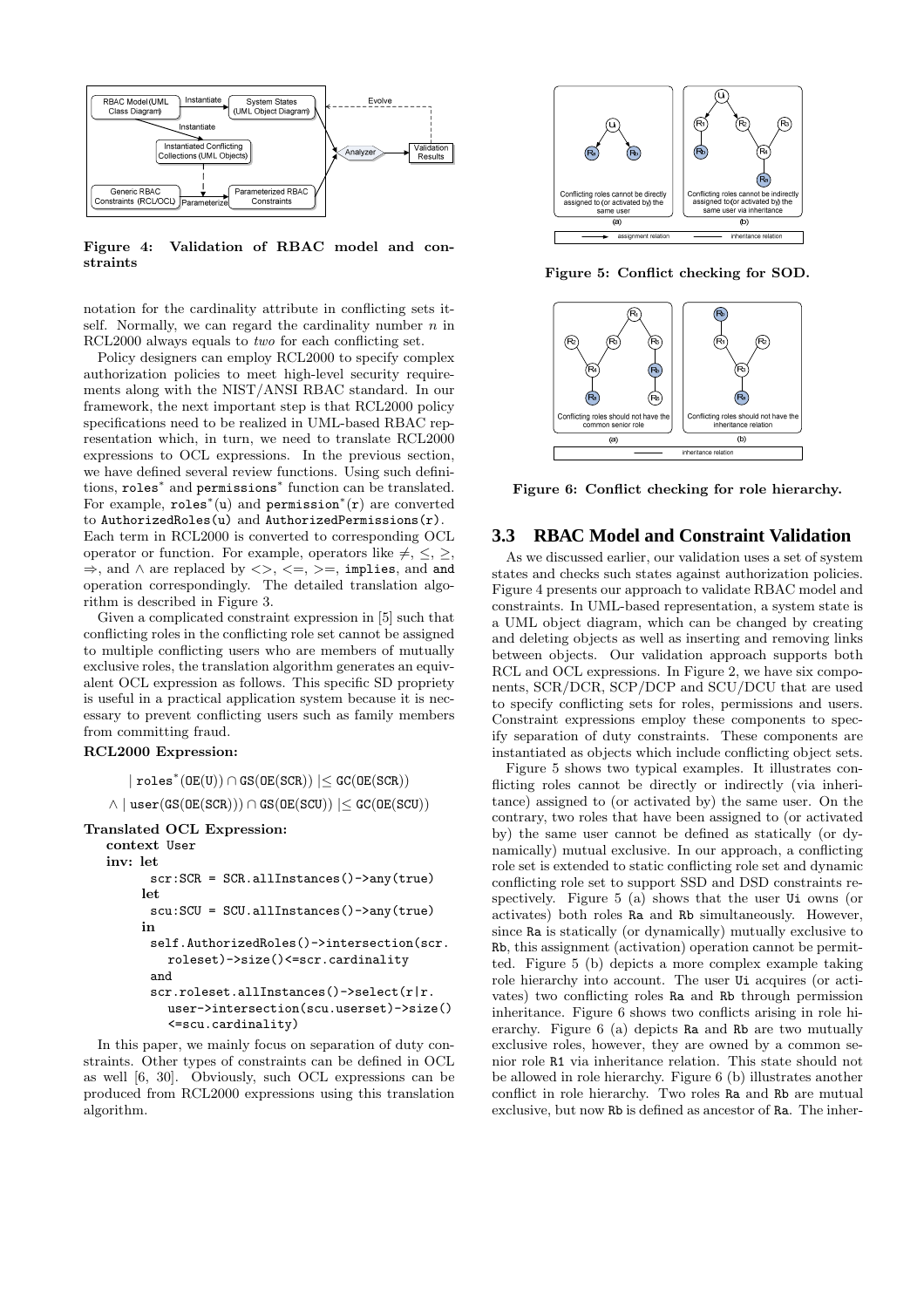

Figure 7: Generated Java code for CheckStaticConstraints function.

itance relation between conflicting roles should be avoided. On the other hand, when conflicting role sets are modified, or the SSD or DSD constraints related to the role hierarchy are established, the conflicts can also be identified through checking conflicting sets or constraints expressions.

The analyzer in Figure 4 is responsible for model and constraint validation. The main task of the analyzer component is to parameterize and interpret RBAC constraint expressions and evaluate these constraints against the current system state. When conflicting element sets are changed, or constraint expressions are established or modified, the analyzer checks if the constraints are violated by the current system states. Also, if the system state is changed, the analyzer also evaluates all authorization constraints against the changed system state. If any of the authorization constraint is violated during this process, it indicates that the authorization constraint is false, or the system state is undesirable. If the system state violates the RBAC constraints, the result component gives a conflict report to indicate root causes of the conflict. The conflict report assists users to find the reasons for the conflict and make decisions for resolving the conflict.

The result of the validation process may lead to two cases. Firstly, if there are reasonable system states that do not satisfy the authorization constraints, this may indicate that the constraints are too strong or the model is not adequate in general. Hence, we should modify the design, such as reducing the restriction of constraints. The other case is that the constraints may permit undesired system states, which points out the constraints are too week. As a result, the constraints must be further refined to exclude the undesired system states.

# **3.4 Code Generation**

The code generation part of our approach enables users to build a real application by creating a platform independent model and then transforming it to platform dependent codes. Our objective for code generation is to generate security enforcement codes with some degree of assurance based on model specification represented by UML and OCL. As we addressed in the previous section, all model components and constraints are evaluated so the enforcement codes generated from our model representation should fully reflect features and functionalities of a formal security model, especially the NIST/ANSI RBAC standard in this paper. Although we select the Java language as the target language in this paper, we believe our mechanisms can be used for other



Figure 8: Structural overview of the RAE.

languages as well. The process of mapping model specification to enforcement codes may be performed by the adoption of the tools such as Octopus [3] and Dresden OCL toolkit [2]. In this paper, we omit the details of the translating process from UML and OCL to Java codes. Instead, we discuss some issues and solutions related to this translating process.

In our specification of RBAC model, RBAC model elements and relations are defined using the UML class diagram and the functionalities and constraints of RBAC model are specified with OCL expressions. To implement UML model elements, the classes, attributes, operations and associations need to be translated into corresponding Java classes or operations. Then, each class in the model is mapped to one Java class; an operation for the class is created by one operation in Java class; and an attribute and its association with the class in the model generate a private class member and a get and set operations in the Java class. Also, the basic types of OCL are mapped to corresponding Java types. For example, Real in OCL is mapped to float in Java. OCL collection type is implemented as a library using Set or List of Java language. It is a little complicated when implementing this library, because OCL collections have a large amount of predefined operations, such as select and collect. These operations should be defined as standard operations using Java. Based on the implemented standard OCL library, OCL expressions can directly generate Java codes.

In our implementation, two special system functions,

CheckStaticConstraints and CheckDynamicConstraints, for Constrained RBAC are created automatically to collect and enforce static and dynamic constraint expressions respectively for corresponding components. Although we can use a universal function, such as a CheckConstraints function, to check all constraints for one component, for the purpose of making checking procedures more efficient, we provide two system functions for constraint checking. Sessionrelated constraint expressions are performed by

CheckDynamicConstraints, and other constraints are enforced by CheckStaticConstraints. Figure 7 generated Java codes for CheckStaticConstraints function of user class. Note that CheckStaticConstraints function includes the code for checking two static constraints with CR and CP as well.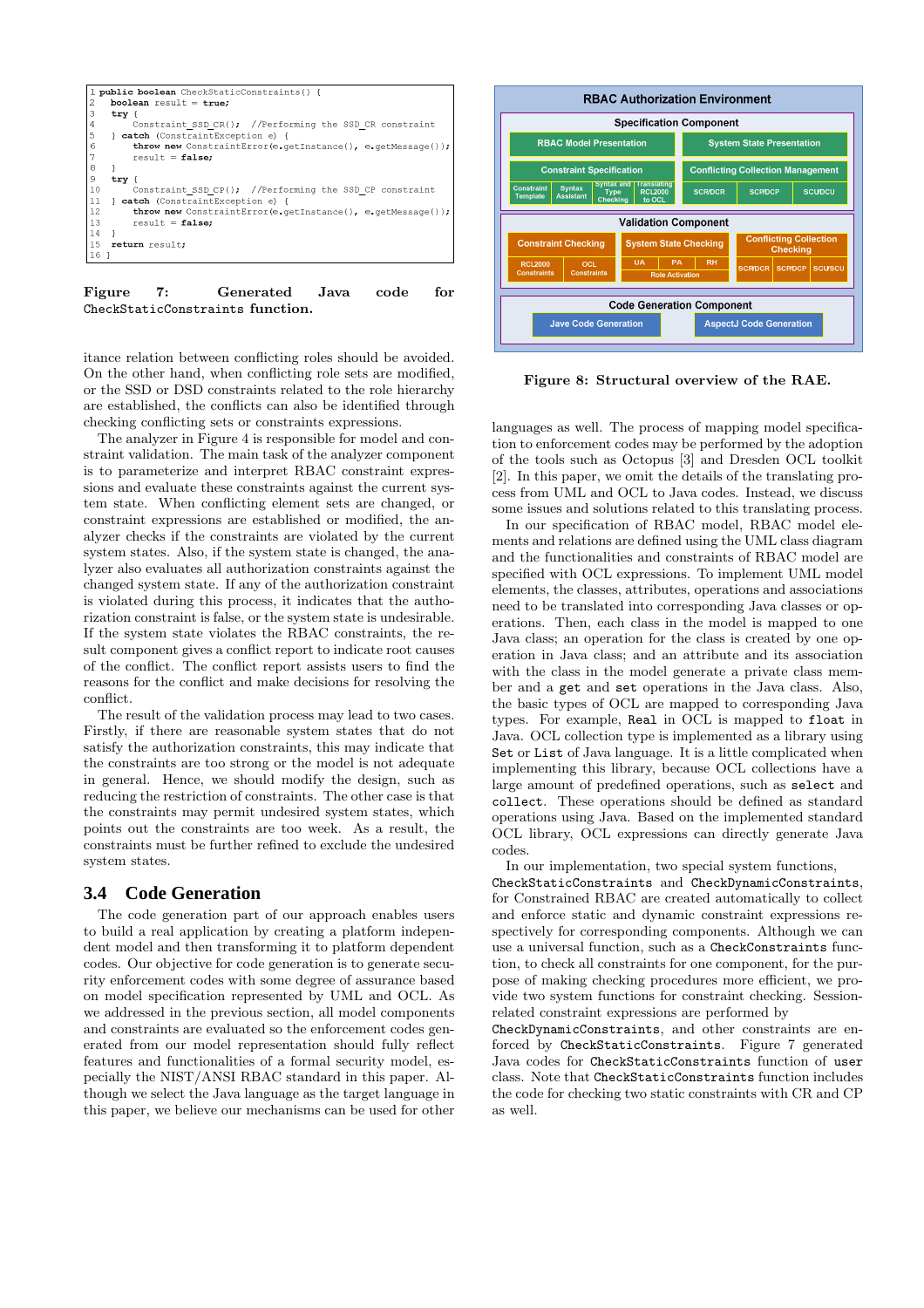

Figure 9: RBAC model and constraint specification.

# **4. RBAC AUTHORIZATION ENVIRONMENT (RAE)**

To demonstrate the feasibility of our framework, we developed a tool called RAE which is based on ArgoUML, an open source UML-based modeling tool [1]. RAE tool is composed of three major components as shown in Figure 8: specification component, validation component and code generation component. Specification component is responsible for specifying RBAC model and constraints. Validation component is in charge of conflict checking so as to validate RBAC model and constraints. Code generation component is used to automatically generate enforcement codes.

Specification component consists of four sub-components: RBAC model representation, system state presentation, constraint specification and conflicting collection management. Figure 9 shows the implementation of the RBAC model presentation and constraint specification components.

- RBAC model representation employs UML diagrams to represent RBAC model. This component is implemented based on ArgoUML.
- System state presentation is responsible to create snapshots of the system model at particular points using UML object diagrams, which is composed of a set of objects and a set of association links.
- *Constraint specification* provides an editing environment to easily specify authorization constraints using RCL2000 and OCL. It is further divided into four subcomponents: constraints template, syntax assistant, syntax and type checking, and translating RCL2000 to OCL. To simplify the constraint definition, some reusable constraint templates for typical RBAC constraints are provided in the constraints expression editor. Also it has a syntax assistant for user to construct complicated RCL2000 or OCL constraint expressions

conveniently. The syntax checking verifies the constraints expression against the grammar of the specification language.

• Conflicting collection management. In the RAE tool, conflicting collections (SCR/DCR, SCP/DCP and SCU/DCU) are maintained separately from the constraint expressions.

Validation component is composed of three sub-components: constraint checking, system state checking and conflicting collection checking.

- Constraint checking tests whether the constraint is violated by the current system state (snapshot), when a new constraint is established or an old constraint is modified. It supports both RCL2000 constraint checking and OCL constraint checking.
- System state checking is response for identifying the conflicts whenever a system state is changed. The RAE tool supports four kinds of assignment relation checking: UA (user-to-role assignment), PA (permissionto-role assignment), RH (role-to-role assignment) and role activation. When any assignment occurs, all related authorization constraints are evaluated against the changed system state.
- *Conflicting collection checking* is in charge of detecting the conflicts resulting from any changes of conflicting collections. Changing a conflicting collection affects the semantics of relevant SD constraint expressions. Figure 10(a) gives a snapshot of checking conflicts when static conflicting role sets are modified.

Code generation component is used to generate java code automatically for RBAC model and constraints. The enforcement codes are used by developers for role-based systems.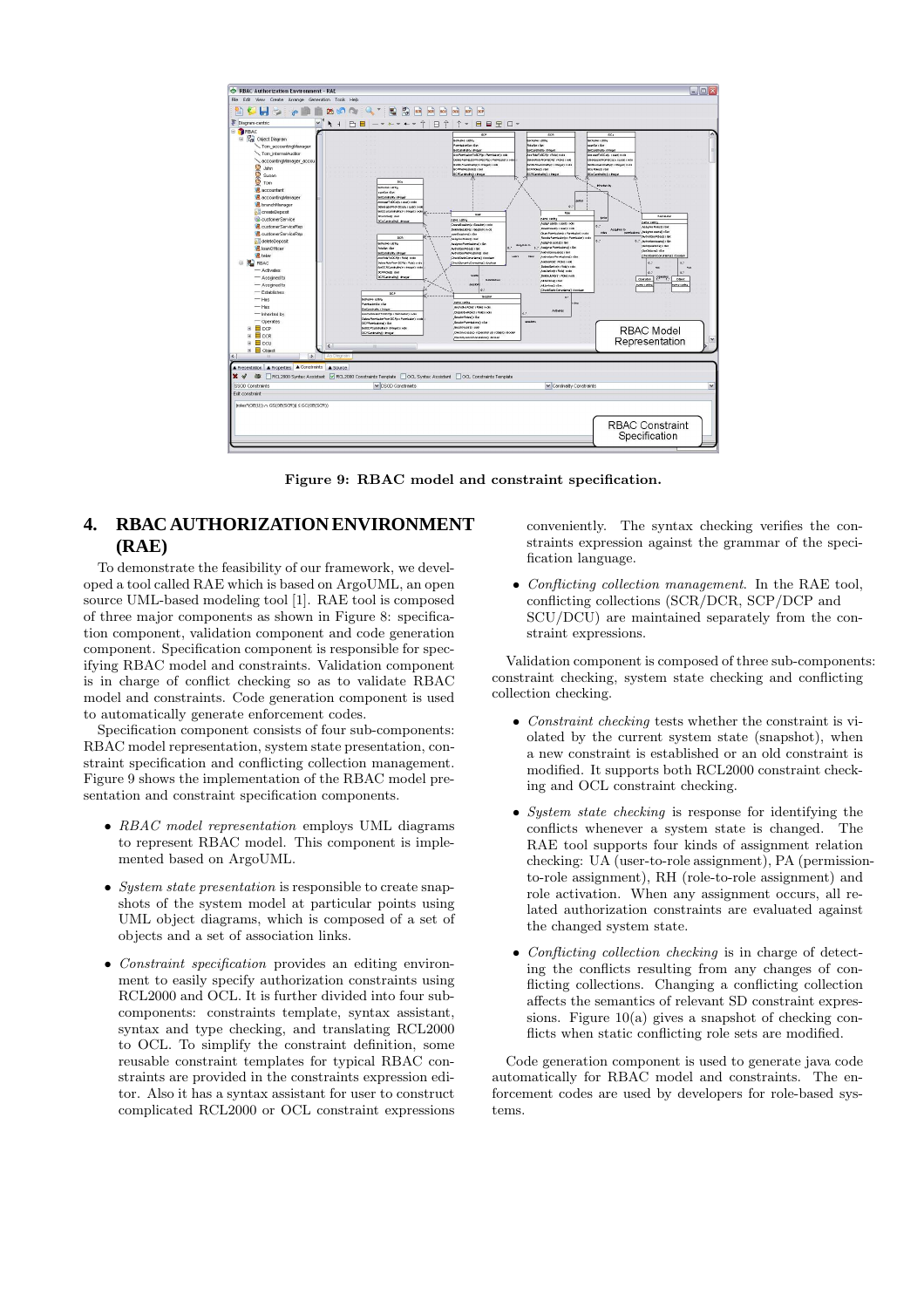

checking dynamic constraints.

Figure 10: RAE tool and testbed environment

In addition, we developed a testbed environment to evaluate our RAE tool. We use a small banking system taken from [11] as a real application to test the functionality of RAE. Our experimental results clearly confirmed our expectations and functionalities mentioned in our framework. Figure 10(b) shows the simulation of creating session, activating role and checking dynamic constraints in our testbed environment.

# **5. RELATED WORK**

There are several works concerning the specification of access control policies such as formal logic-based languages  $[12, 20, 8]$ , high-level languages  $[14, 25, 26]$  and visualization of access control policies [31, 23]. In our framework, we combine three approaches to specify authorization policies. In [13], Crampton introduced a constraint monitor for enforcing authorization constraints. The constraint monitor checks whether granting the request would violate an authorization constraint and takes appropriate action. However, this approach omitted the policy enforcement issues during the modeling stage. In [30], we demonstrated how the USE tool, a validation tool for OCL constraints, can be utilized to validate authorization constraints against RBAC configurations. The policy designers can employ the USE-based approach to detect certain conflicts between authorization constraints and to identify missing constraints. However, the USE tool mainly focuses on the analysis of OCL constraints and has some limitations for specifying models and policies.

There are few works [22, 24, 27, 7] on UML-based modeling of security model. All of these approaches accommodated security requirements without considering the validation of security model and policy, and the translation to a concrete implementation. Our approach uses the standard UML to represent security model, supports the model and policy validation, and translates security model to enforcement codes.

# **6. CONCLUSION AND FUTURE WORK**

In this paper, we have proposed an empirical framework that is designed to reduce the gap between security models and system development. We also discussed how the identified components and features in our framework can be utilized for representing the NIST/ANSI RBAC standard model using UML and OCL, and specifying authorization policies using RCL2000 and OCL. In addition, we implemented a systematic tool called RAE. We believe that this is the first attempt to implement such an intuitive tool including critical features such as the validation and code generation for role-based systems.

There is still a lot of work to be done in this research. Other constraints, such as history-based constraints and contextaware constraints, need to be considered. Also, different types of access control model including TRBAC [9] and GEO-RBAC [10] should be studied using our tool as well. Another possible direction for RAE tool is to investigate how the generated codes can be refined when the change of system requirements occurs, maintaining the same assurance level.

## **ACKNOWLEDGMENTS**

This work was partially supported by the grants from National Science Foundation (NSF-IIS-0242393 and NSF-DUE-0416042), Department of Energy Early Career Principal Investigator Award (DE-FG02-03ER25565) and Department of Defense (H98230-04-1-0210).

#### **7. REFERENCES**

[1] The ArgoUML Project. http://argouml.tigris.org.